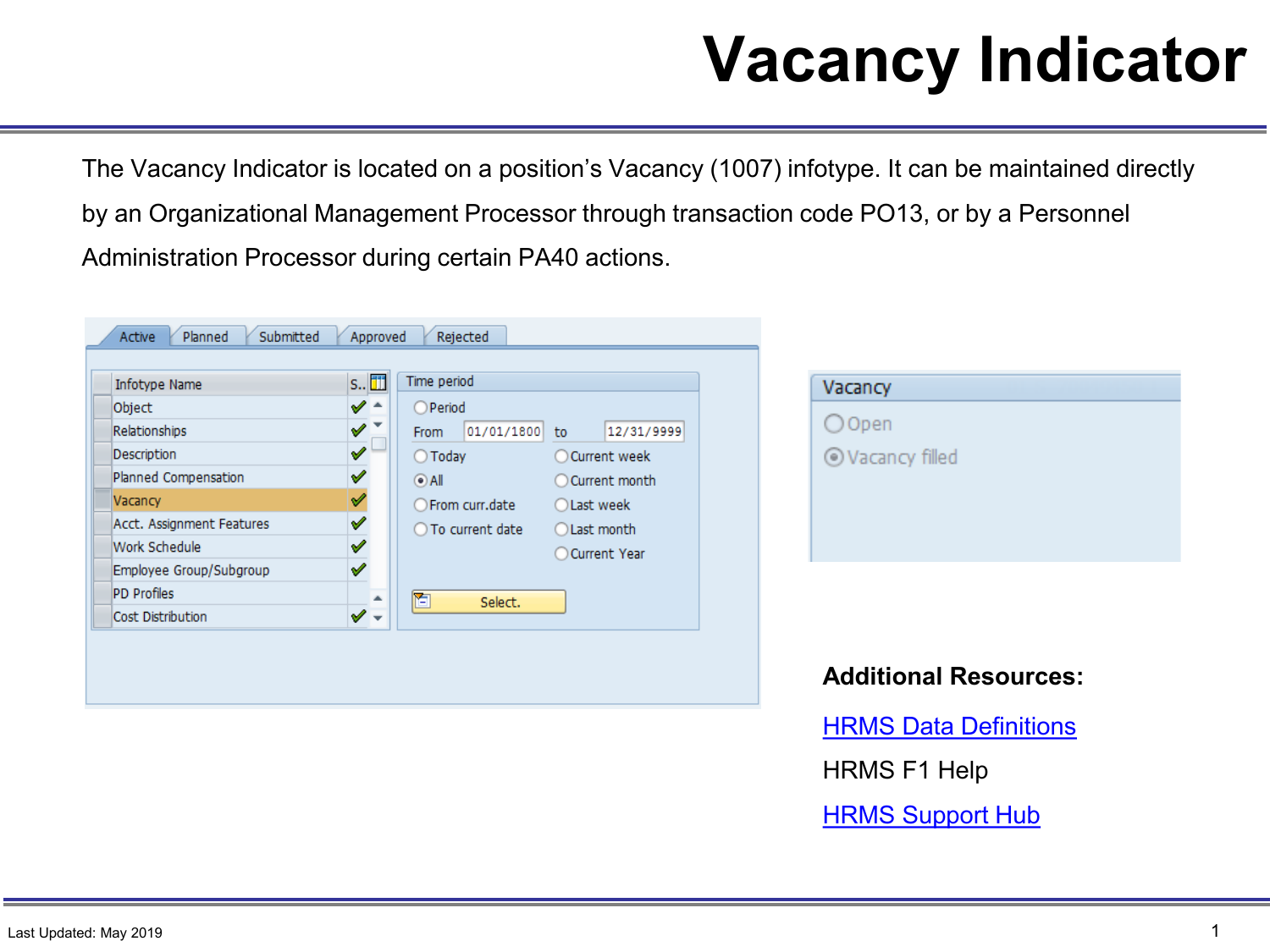## **Create Vacancy**

The Personnel Administration Processor may be asked if they would like to create a vacancy after an employee leaves a position during a Appointment Change or Separation action.

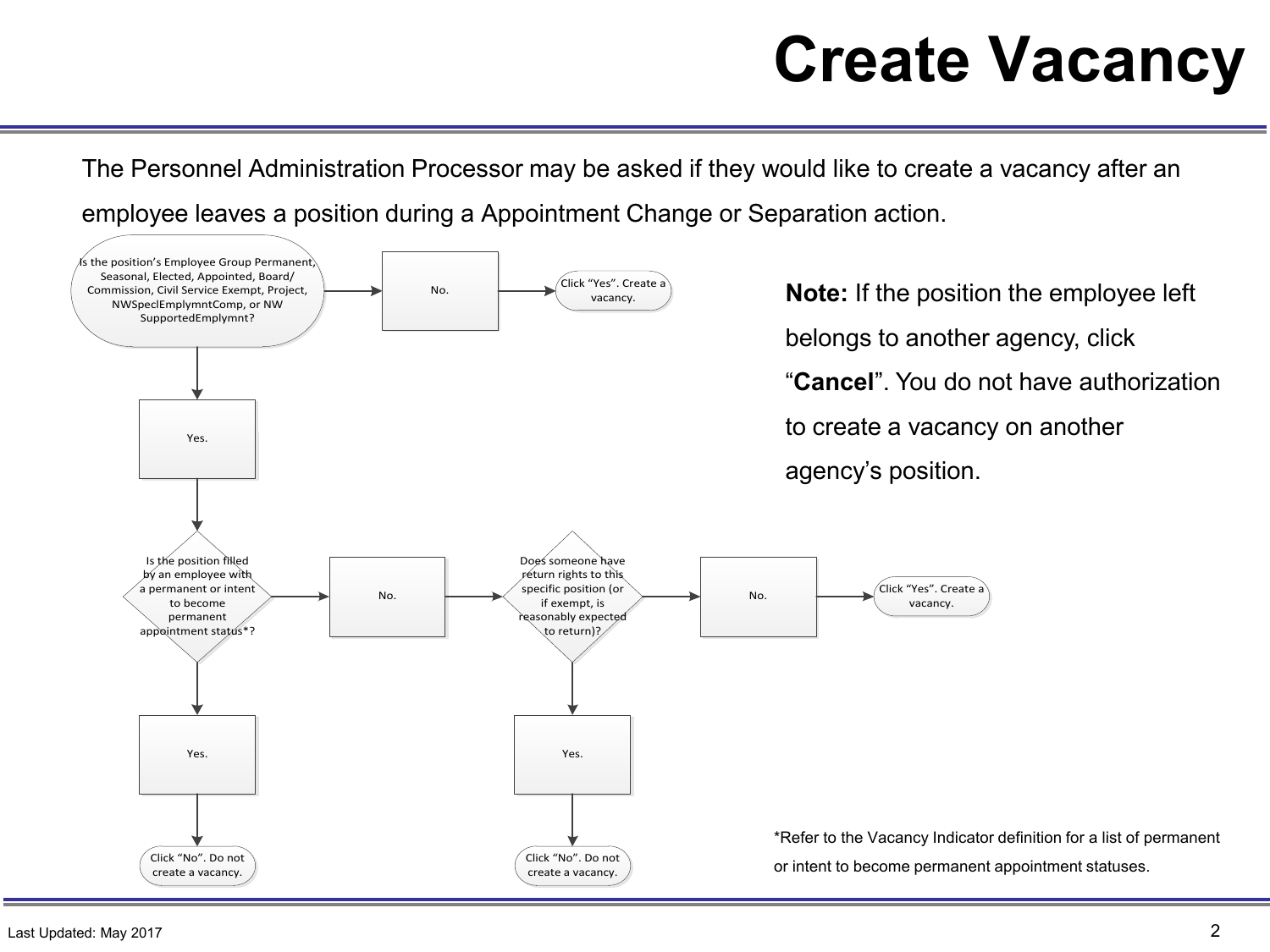### **Create Vacancy cont…**

#### **Create Vacancy**

- This box will pop up during the PA40 action if the position's vacancy indicator was marked "Vacancy filled" prior to the employee's departure from that position.
- Clicking "**Yes**" will create a new record on the position's Vacancy (1007) infotype, changing the vacancy indicator to "Open".
- Clicking "**No**" or "**Cancel**" will leave the position's Vacancy (1007) infotype unchanged, with the vacancy indicator marked as "Vacancy filled".

| Create Vacancy               |
|------------------------------|
| 71025975 FISCAL TECHNICIAN 2 |
|                              |

 $\mathbf S$ 

| Create on          |                     | 05/01/2019                               |                                      |  |
|--------------------|---------------------|------------------------------------------|--------------------------------------|--|
|                    |                     |                                          |                                      |  |
| Holder             |                     |                                          |                                      |  |
| <b>Icon Holder</b> |                     | Percentage Assigned as of Assigned until |                                      |  |
| ఊ                  | <b>TURNER PAIGE</b> | 100.00 12/03/2018 09/15/2019             |                                      |  |
|                    |                     |                                          |                                      |  |
|                    |                     |                                          |                                      |  |
|                    |                     |                                          |                                      |  |
|                    |                     |                                          |                                      |  |
|                    |                     |                                          |                                      |  |
|                    |                     |                                          | Yes $\ $ No $\ $ $\mathsf{X}$ Cancel |  |

| Vacancy                   |  |
|---------------------------|--|
| () Open                   |  |
| $\bigcirc$ Vacancy filled |  |
|                           |  |
| Vacancy                   |  |
| $\bigcirc$ Open           |  |

© Vacancy filled

If you click the incorrect button in error, notify your Organizational Management Processor so they can correct the position's vacancy indicator.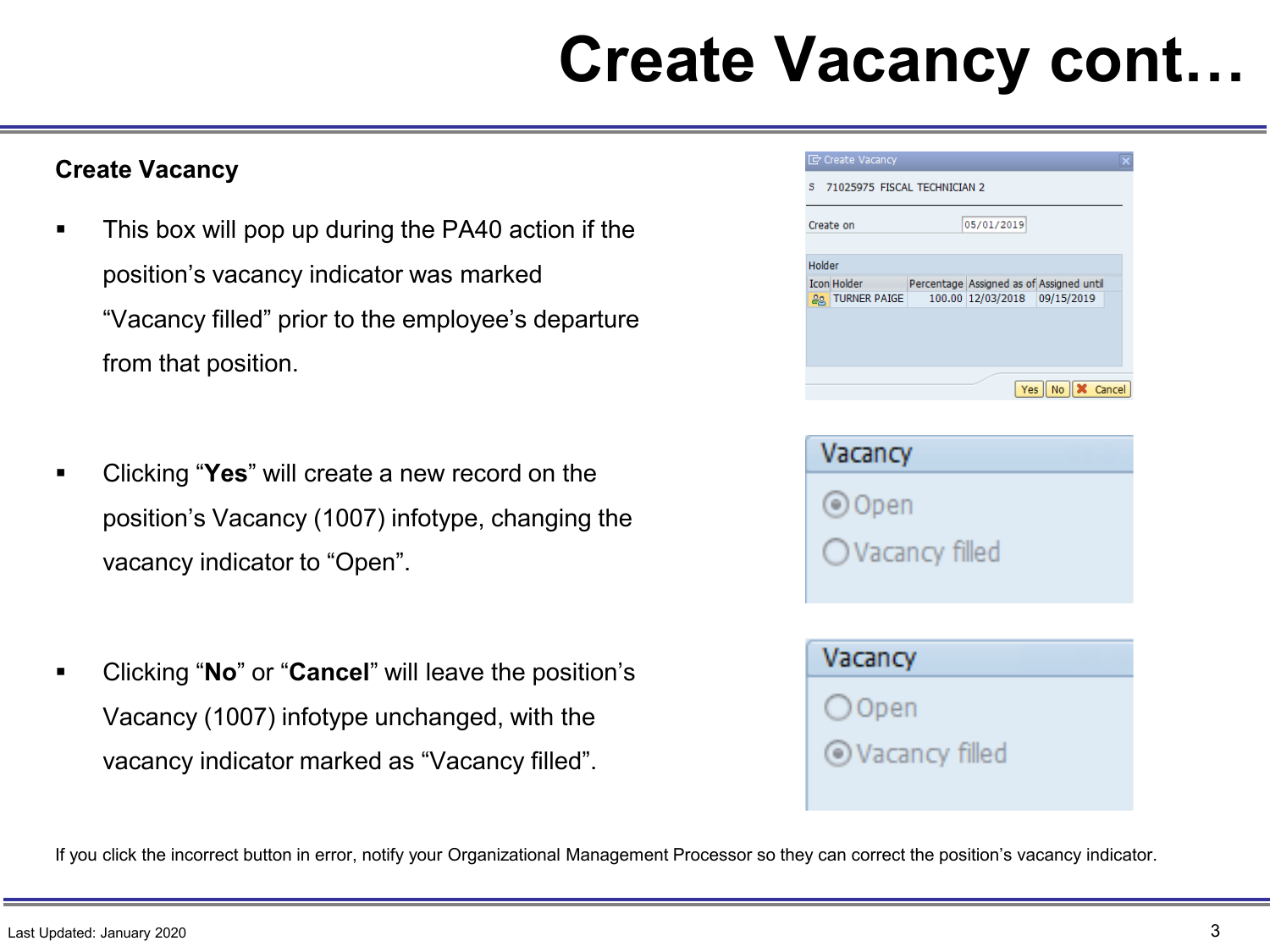# **Delimit Vacancy**

The Personnel Administration Processor may be asked if they would like to delimit (end) a vacancy after appointing an employee to a position during a New Hire, Rehire, Appointment Change, or Concurrent Employment action.